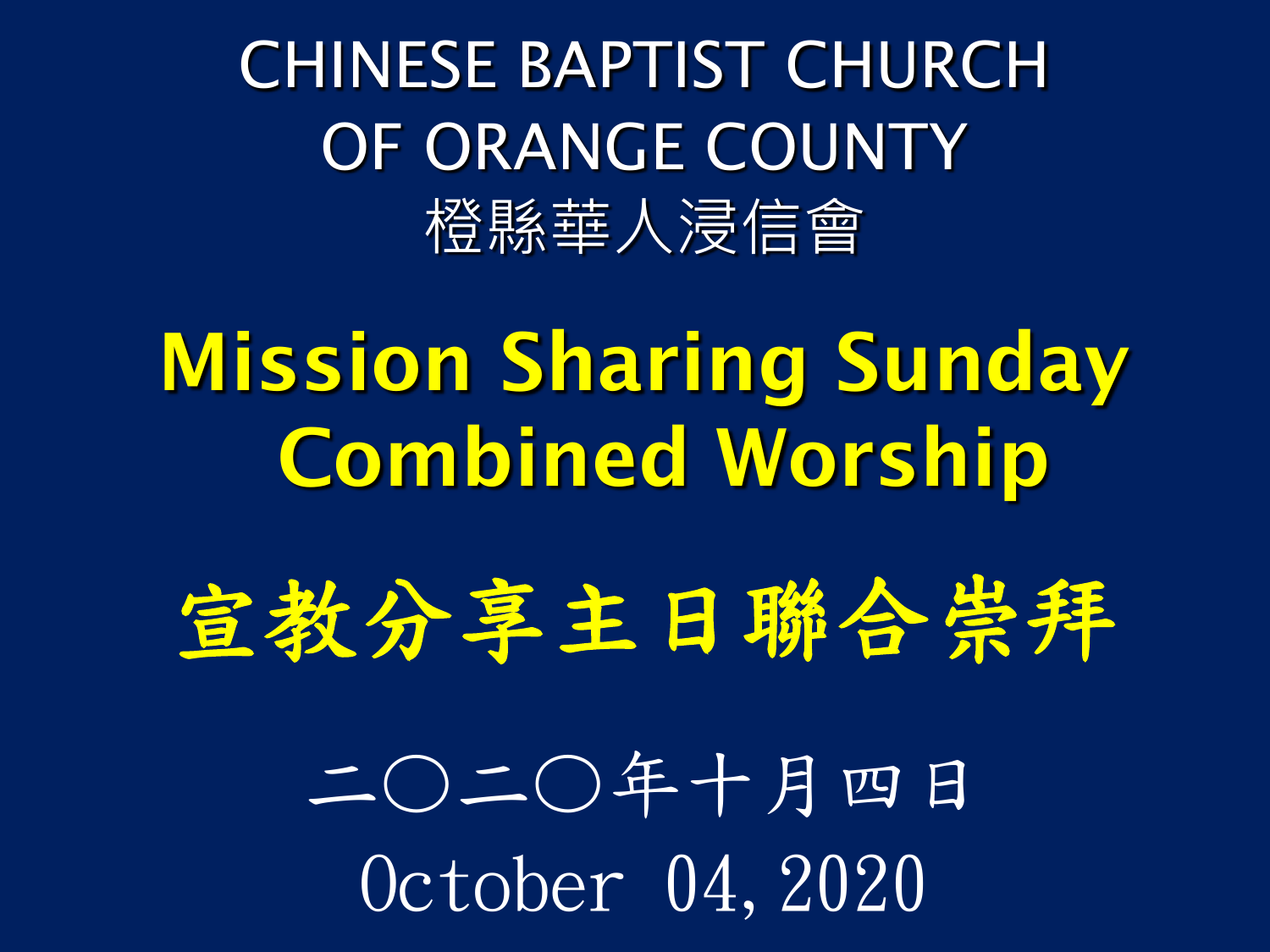# 信息 Message

## 宣教導向的教會 **The** Missional Church

### 梁誠德牧師 Pastor Tony Leung 翻譯:張雪玉姐妹 Interpreter: Hannah Zhang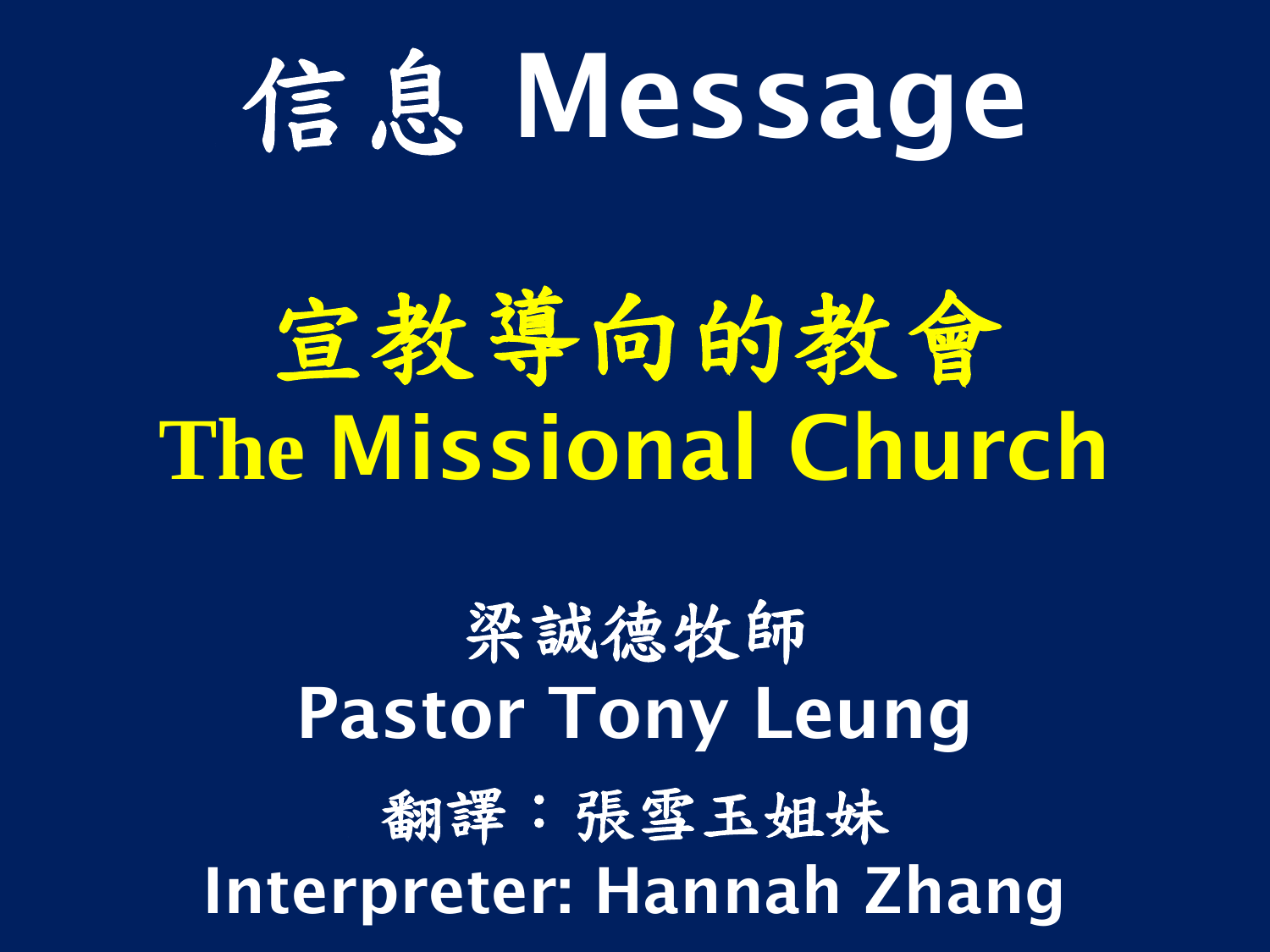#### The Missional Church 宣教導向的教會

### Therefore 因此

以艱難給你們當食物 bread of adversity

以困迫給你們當水 water of affliction

但你的教師必不再隱藏

yet your Teacher will not hide anymore

你必親眼看見你的教師 but your eyes shall see your Teacher

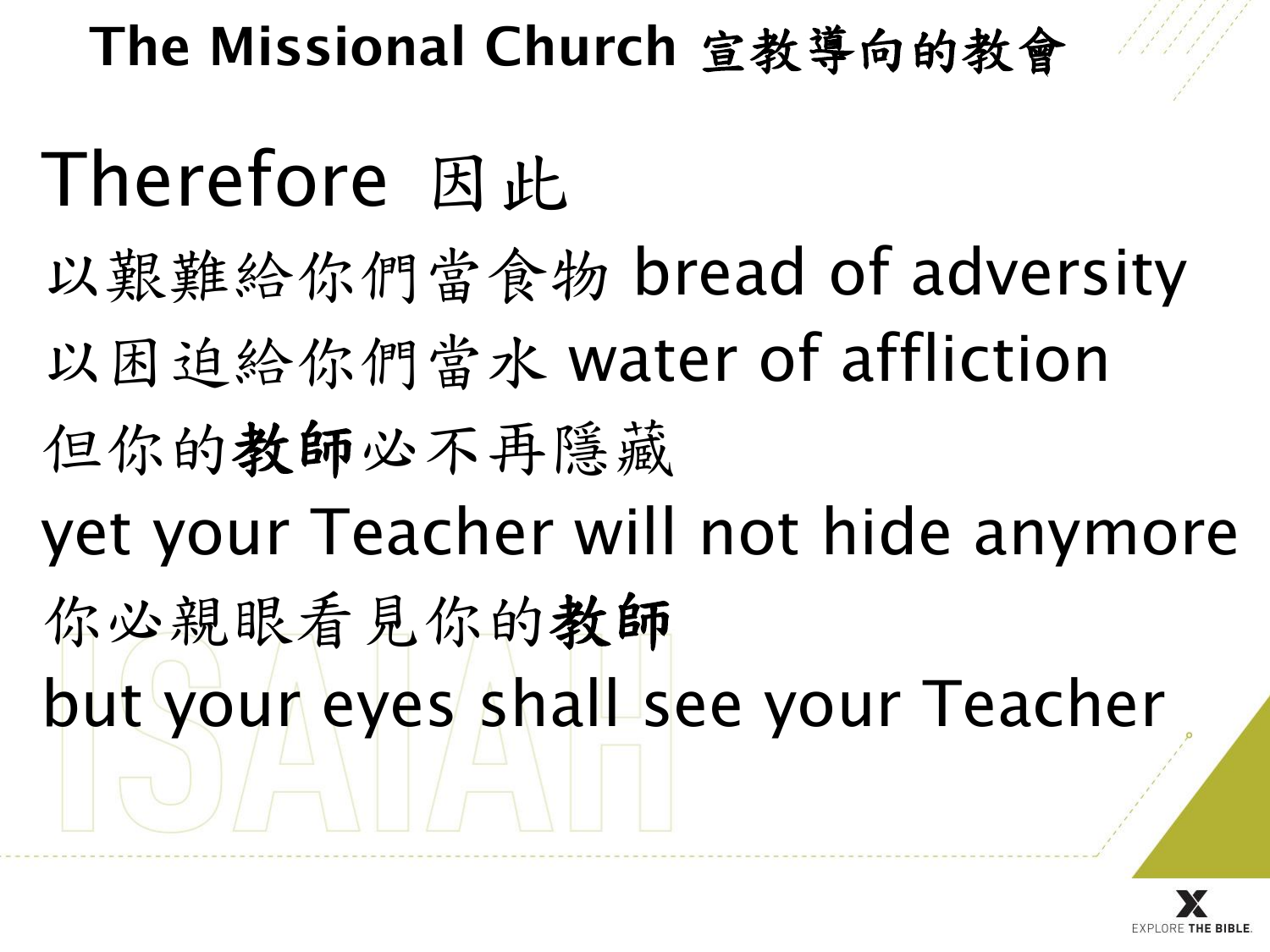

And your ears shall hear a word behind you, saying,

你必聽見後面有聲音說: "This is the way, walk in it," "這是正路,要行在其中!" when you turn to the right or when you turn to the left. 每當你偏左的時候,

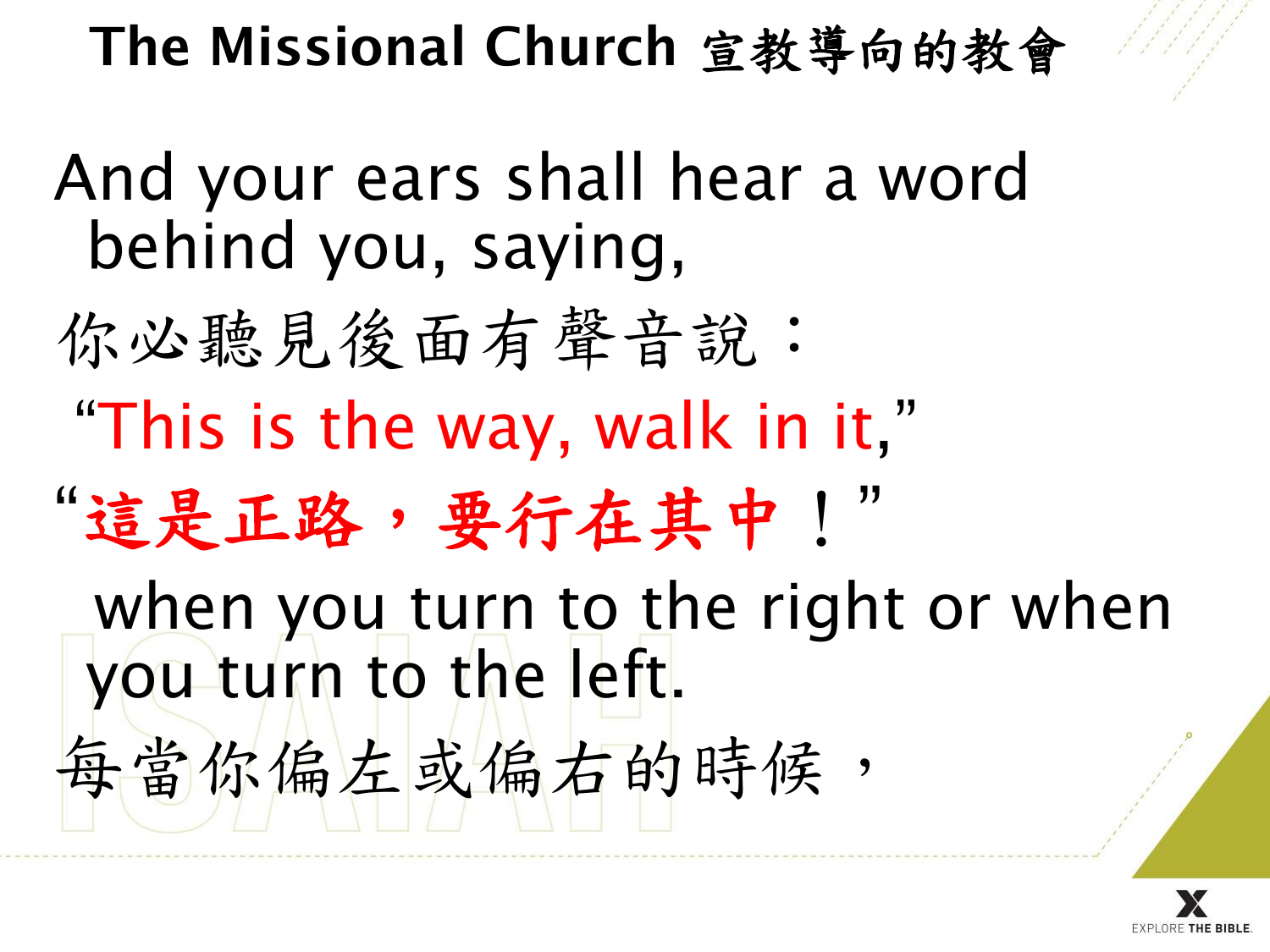## The Missional Church 宣教導向的教會 Therefore 因此 Israelites turned into missional 以艱難當食物 bread of adversity 以困迫當水 water of affliction 教師不再隱藏 Teacher shows up



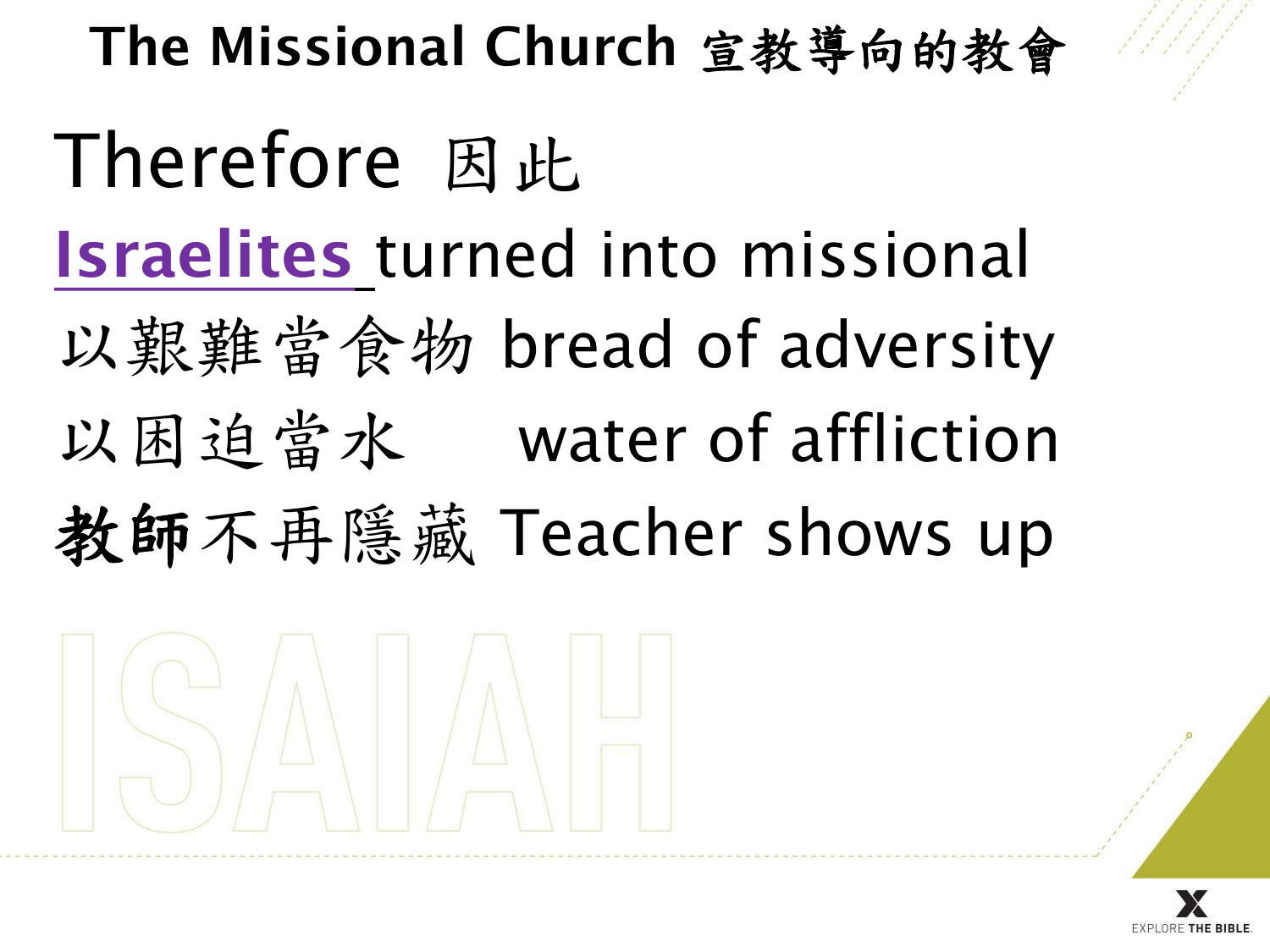#### The Missional Church 宣教導向的教會

## Therefore 因此 Christian church turned into missional 以艱難當食物 bread of adversity 以困迫當水 water of affliction 教師不再隱藏 Teacher shows up in Christ

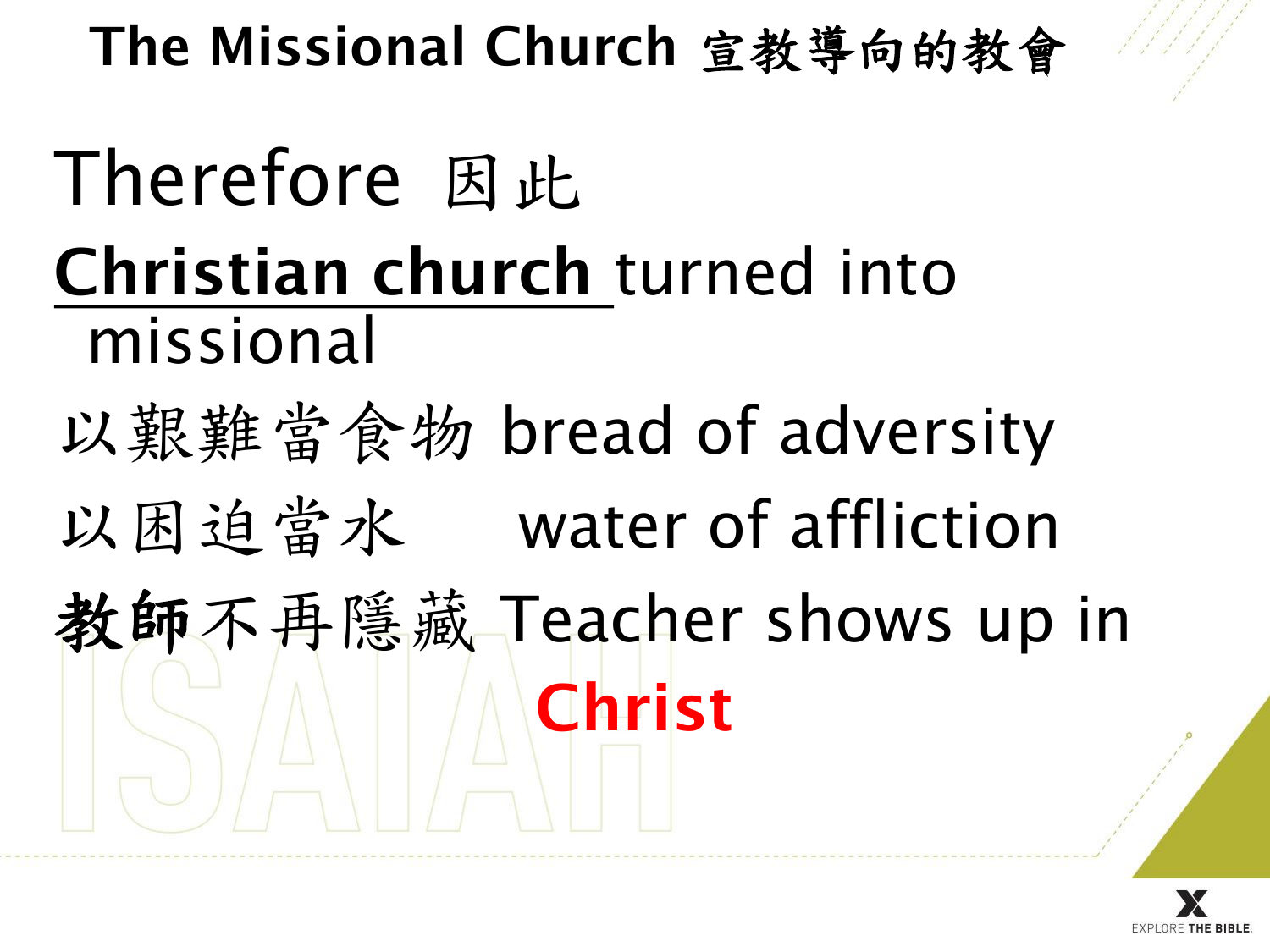The Missional Church 宣教導向的教會 Therefore 因此 CBCOC turned into missional 以艱難當食物 bread of adversity 以困迫當水 water of affliction 教師不再隱藏 Teacher shows up in missional churches through history